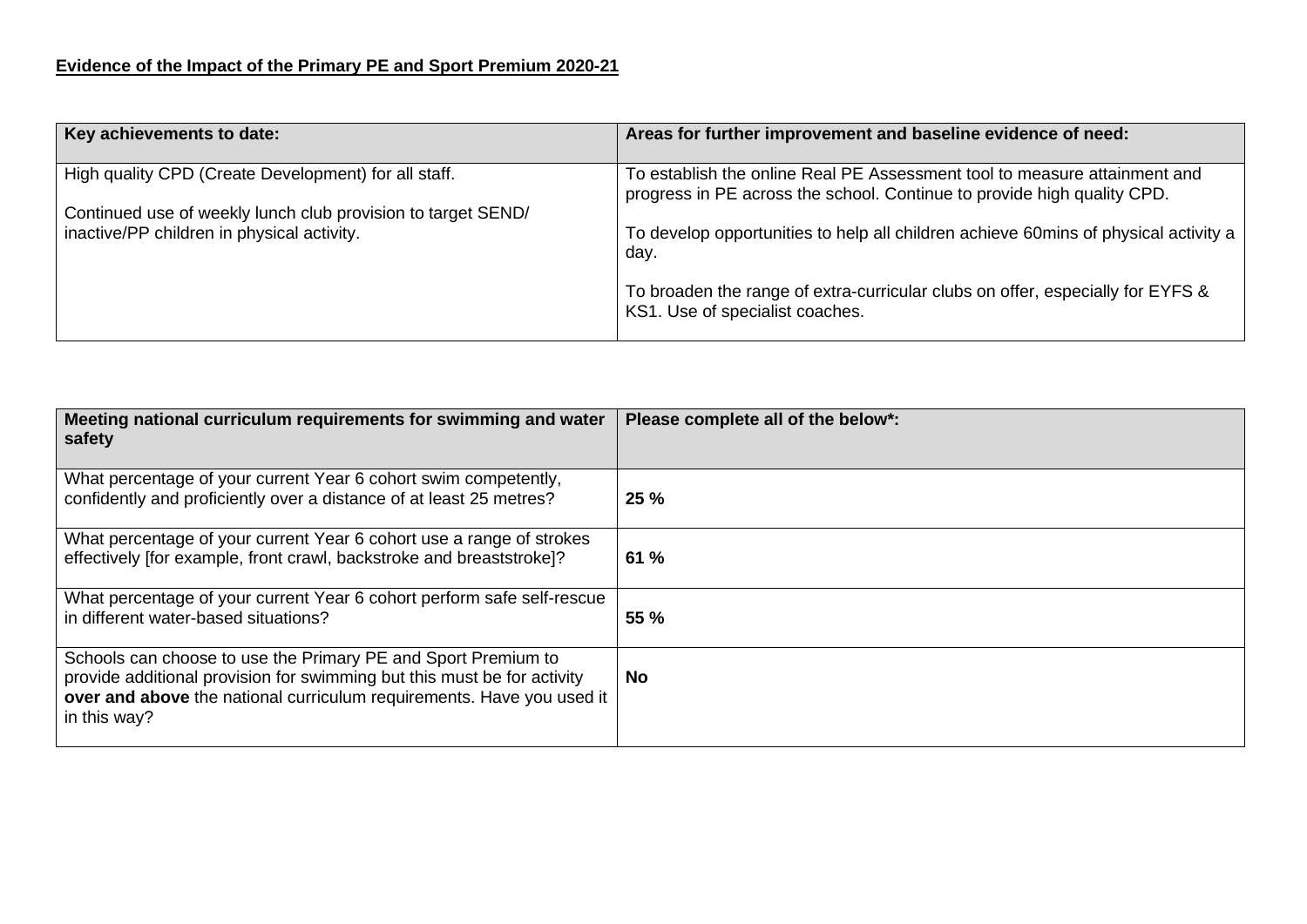## **Action Plan and Budget Tracking**

Capture your intended annual spend against the 5 key indicators. Clarify the success criteria and evidence of impact that you intend to measure to evaluate for students today and for the future.

| <b>Academic Year</b><br>2020 - 2021                                                                                                                             | <b>Total Fund Allocated 2020/21</b><br>£18,640<br>Amount carried forward from 2019/20<br>£9,089<br><b>Total income:</b><br>£27,729                                                                                               | SSP spend this academic year: £21,076.87<br>Amount to be carried forward: £6,652.13                                                                                                                                                                                          |                                                                                                                                                                                                                    | 76% of total budget                                                                                                                                                                                                                                                                                                                                                                                        |
|-----------------------------------------------------------------------------------------------------------------------------------------------------------------|----------------------------------------------------------------------------------------------------------------------------------------------------------------------------------------------------------------------------------|------------------------------------------------------------------------------------------------------------------------------------------------------------------------------------------------------------------------------------------------------------------------------|--------------------------------------------------------------------------------------------------------------------------------------------------------------------------------------------------------------------|------------------------------------------------------------------------------------------------------------------------------------------------------------------------------------------------------------------------------------------------------------------------------------------------------------------------------------------------------------------------------------------------------------|
|                                                                                                                                                                 | Key indicator 1: The engagement of all pupils in regular physical activity - Chief Medical Officer guidelines<br>recommend that primary school children undertake at least 30 minutes of physical activity a day in school.      |                                                                                                                                                                                                                                                                              |                                                                                                                                                                                                                    | Percentage of total allocation                                                                                                                                                                                                                                                                                                                                                                             |
|                                                                                                                                                                 |                                                                                                                                                                                                                                  |                                                                                                                                                                                                                                                                              |                                                                                                                                                                                                                    | 16 %                                                                                                                                                                                                                                                                                                                                                                                                       |
| School focus with clarity on<br>intended impact on pupils:                                                                                                      | Actions to achieve:                                                                                                                                                                                                              | Funding allocated:                                                                                                                                                                                                                                                           | Evidence and impact                                                                                                                                                                                                | Sustainability and suggested<br>next steps:                                                                                                                                                                                                                                                                                                                                                                |
| Offer a wide range of<br>playtime sports<br>equipment to encourage<br>active playtimes following<br>lockdowns.                                                  | Discuss at School Council.<br>Rotas & equipment updated.<br>KS2 have expressed a desire for<br>another table tennis table due to its<br>popularity.                                                                              | Playtime sets of<br>equipment purchased<br>for each bubble in line<br>with government<br>regulations.<br>£1275.20<br>(spots, cones, ball sets,<br>pumps, bean bags, stop<br>watches, netballs,<br>basketballs, rackets &<br>balls)<br>Purchase of new table<br>tennis table. | Children have a wide range<br>of playtime equipment which<br>encourages active play.<br>Majority of children are very<br>active at playtime.<br>Different equipment has led<br>to increased levels of<br>interest. | Sustainability: Each phase<br>now has their own set of play<br>equipment and new storage<br>which will enable equipment<br>to last longer. Rotas ensure<br>equipment is used correctly.<br>Next steps: Continue to use<br>student voice to make<br>changes that will increase<br>engagement and activity<br>levels.<br>Use PE Ambassadors &<br>House Captains to run<br>playtime activities post<br>COVID. |
| Identify children who are<br>not engaged in regular<br>physical activity and plan<br>provision.<br><b>Encourage the</b><br>participation of girls'<br>football. | All staff to identify children in their<br>class (inactive/SEND/PP).<br>PE lead to collate list of children to<br>target through lunchtime & after<br>school clubs.<br>Friday lunch club provision with<br>MW Football coaching. | <b>MW Coaching</b><br>£2,230                                                                                                                                                                                                                                                 | Specialist coaching from<br>qualified coach.<br>Each phase nominated 32<br>children for lunch club<br>provision this year.<br>Each child received 12hours<br>of specialist coaching.                               | <b>Sustainability: Personal</b><br>development skills in<br>targeted groups brought out<br>through sport, i.e. self-<br>confidence, working as team,<br>respect for others, motivating<br>others, sense of self-worth,<br>pride, increased self-esteem.<br>Long term benefit to these<br>children.                                                                                                         |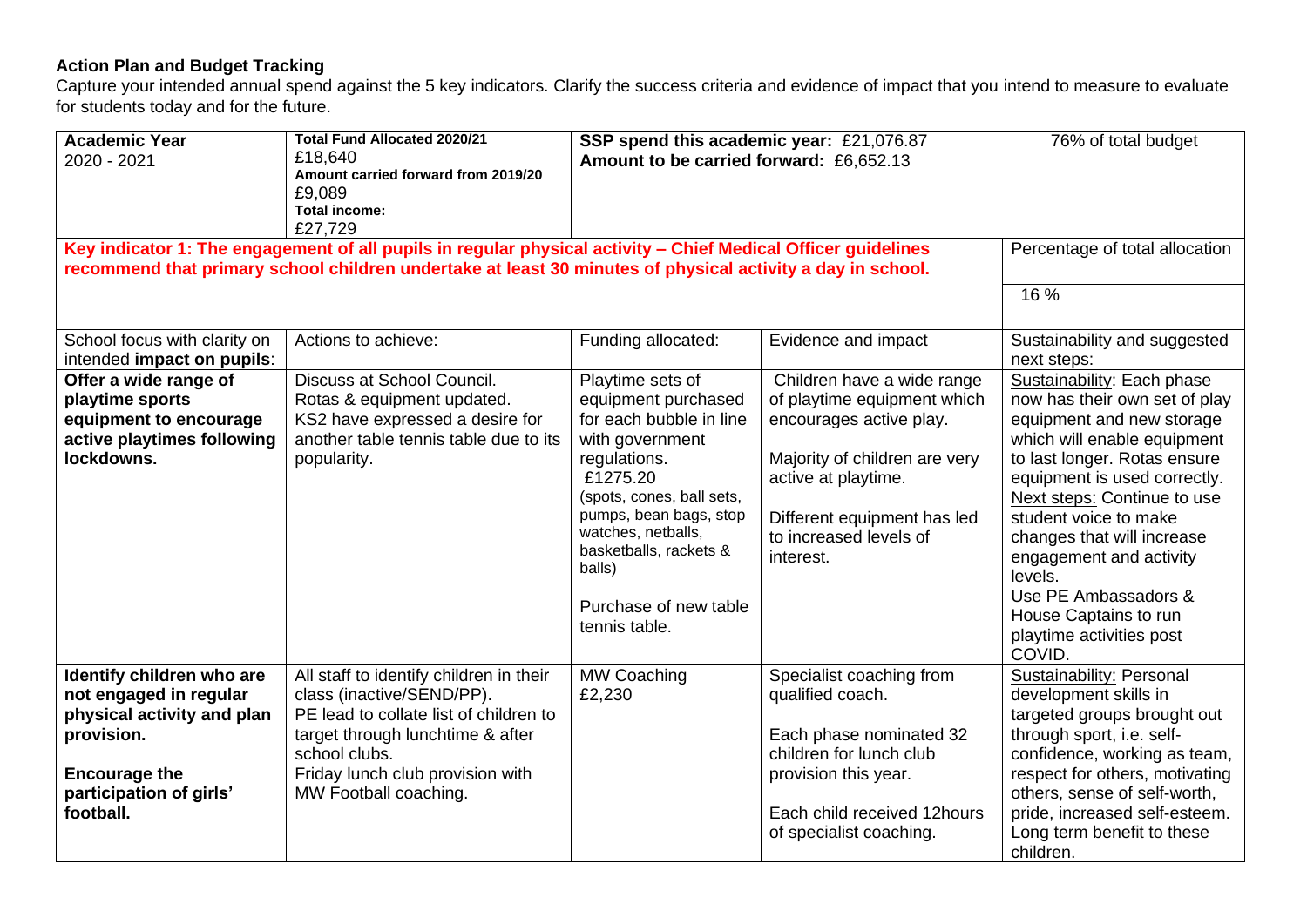|                                                                                                                       |                                                                                                                           |                                                                                                                   | Year 1/2<br>Group 1 - inactive/SEND/PP<br>Group 2 - chn lacking in confidence<br>Year 3/4<br>Group1 - inactive/SEND/PP<br>Group 2 - girls football club<br>Year 5/6<br>Group 1 - inactive/SEND/PP<br>Group 2 - Girls football club<br>100% of children enjoyed<br>these lunch club sessions.<br>85% of children now feel<br>more confident in PE.<br>Girls football lunch clubs are<br>oversubscribed. | Next steps: Plan already<br>devised for 2021-2022 for<br>these lunchtime clubs to<br>continue with MW football.<br>Focus to remain on<br>SEND/inactive/PP children.<br>Continue to develop girls<br>football in school due to its<br>huge popularity. |
|-----------------------------------------------------------------------------------------------------------------------|---------------------------------------------------------------------------------------------------------------------------|-------------------------------------------------------------------------------------------------------------------|--------------------------------------------------------------------------------------------------------------------------------------------------------------------------------------------------------------------------------------------------------------------------------------------------------------------------------------------------------------------------------------------------------|-------------------------------------------------------------------------------------------------------------------------------------------------------------------------------------------------------------------------------------------------------|
| Increase the participation<br>of Pupil Premium children<br>in physical activity.                                      | Offer after school club funding to<br>Pupil Premium parents.                                                              | Cost of PP places<br>£1040<br>MW Football coaching<br>(KS2)<br>Jane Douglass Dance<br>Year 3/4<br>Total: £4454.15 | Huge uptake of funded<br>places for after school clubs.<br>50% of Y5/6 club are PP.<br>Enabled children to have<br>opportunities to participate in<br>extra-curricular sport.                                                                                                                                                                                                                          | Sustainability: New<br>experiences in sport for these<br>children. Fosters a love of<br>sport and encourages a<br>healthy lifestyle.<br>Next steps: Continue to<br>provide clubs and funded<br>places for Pupil Premium<br>children next year.        |
| Key indicator 2: The profile of PE and sport being raised across the school as a tool for whole school<br>improvement |                                                                                                                           |                                                                                                                   | Percentage of total allocation<br>27 %                                                                                                                                                                                                                                                                                                                                                                 |                                                                                                                                                                                                                                                       |
| School focus with clarity on<br>intended impact on pupils:                                                            | Actions to achieve:                                                                                                       | Funding allocated:                                                                                                | Evidence and impact                                                                                                                                                                                                                                                                                                                                                                                    | Sustainability and suggested<br>next steps:                                                                                                                                                                                                           |
| <b>Membership of the Real</b><br>PE Legacy school<br>program.                                                         | Liaise with Create Development<br>(Rupert Nobes) about specific<br>training needs for St Mary's going<br>forward 2021-23. | £4990                                                                                                             | Two-year training plan in<br>place for St Mary's.<br>Two years of specialised<br>support for St Mary's to fully<br>embed the Create Curriculum<br>and train all staff.                                                                                                                                                                                                                                 | Sustainability: Becoming a<br>Legacy school will enable our<br>school to embed a brand new<br>PE curriculum that is focused<br>on the whole child. All staff<br>will receive regular and up to<br>date training and support.                          |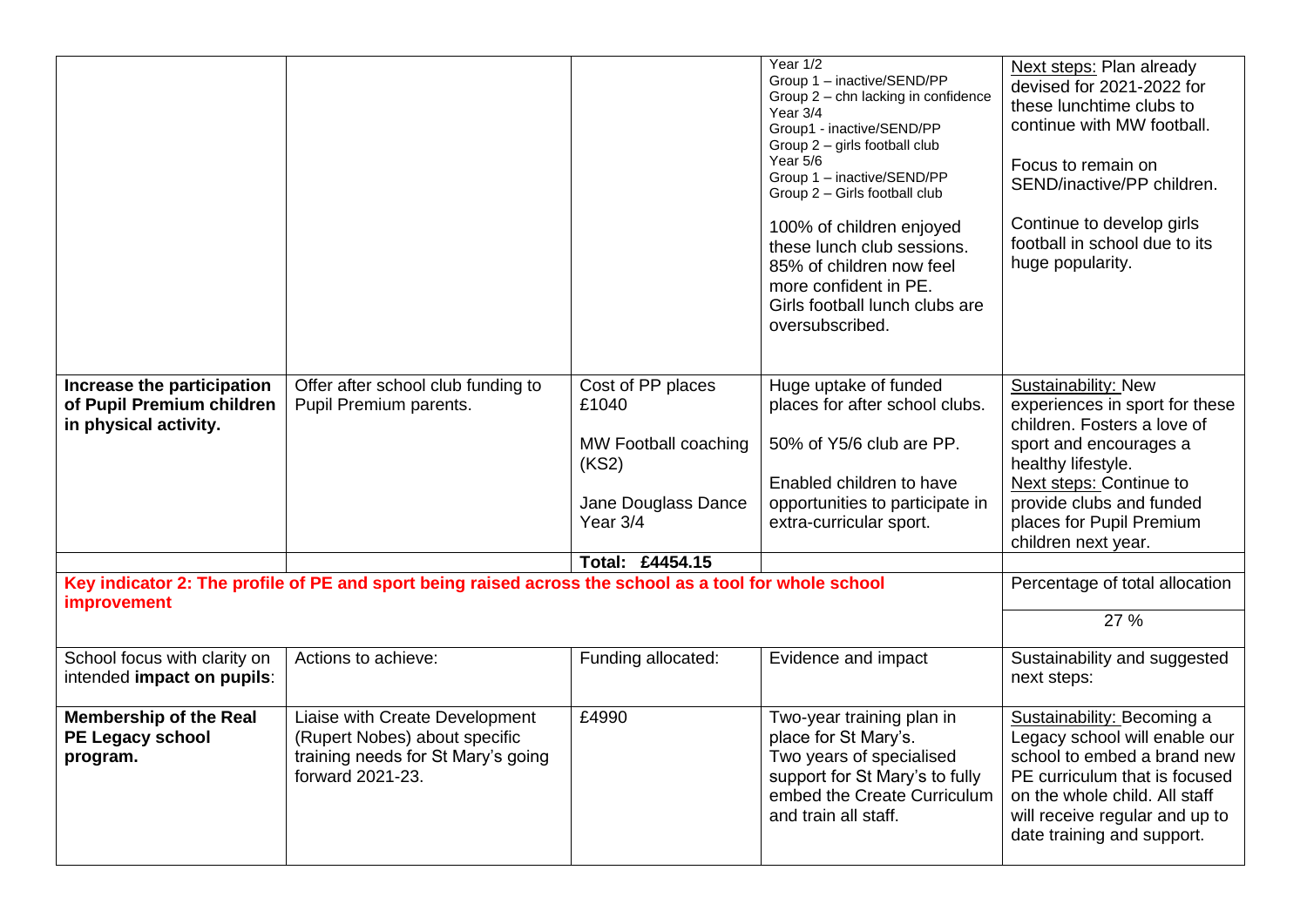|                                                                                                                                    |                                                                                                                                                                                                                                                                                                        |                                                                                                                                                                                                     |                                                                                                                                                                                                                                                                                                                                                                                                                  | Next steps:<br>PE Lead to continue to liaise<br>regularly with Rupert Nobes<br>and follow the plan of support<br>in 2021-/22.                                                                                                                                                                                            |
|------------------------------------------------------------------------------------------------------------------------------------|--------------------------------------------------------------------------------------------------------------------------------------------------------------------------------------------------------------------------------------------------------------------------------------------------------|-----------------------------------------------------------------------------------------------------------------------------------------------------------------------------------------------------|------------------------------------------------------------------------------------------------------------------------------------------------------------------------------------------------------------------------------------------------------------------------------------------------------------------------------------------------------------------------------------------------------------------|--------------------------------------------------------------------------------------------------------------------------------------------------------------------------------------------------------------------------------------------------------------------------------------------------------------------------|
| <b>Promote a healthy</b><br>lifestyle in school.                                                                                   | Hold a Health & Well-being week in<br>summer term (28/06)<br>Whole school participation in the<br>Active Roadshow (25/06)<br>KS1 workshops run by Life's Little<br>Bugs - focus on active & healthy<br>lifestyles.<br>Take part in the School Partnership<br><b>Active Roadshow</b>                    | Life's Little Bugs<br>workshop - £250                                                                                                                                                               | Whole week of activities<br>focused on health & well<br>being raised the profile of PE<br>and active lifestyles across<br>the school.<br>Extended KS1 children's<br>knowledge of healthy<br>lifestyles (diet & exercise) -<br>links to science curriculum<br>(food groups & nutrition)<br>250 children took part in a<br>morning of skipping and<br>dance.                                                       | Sustainability: Children in all<br>phases have deepened their<br>knowledge of healthy<br>lifestyles which they can use<br>to inform their decisions<br>regarding diet and exercise.<br>Next steps: Revisit content in<br>science, PSHE and PE<br>lessons.<br>Frequent class discussions<br>on topic throughout the year. |
| <b>Purchase of new</b><br>resources to enable<br>pupils to take part in high<br>quality PE lessons with<br>high quality resources. | Replace old gym equipment and<br>buy new equipment needed for the<br>teaching of Real Gym.<br>Buy new swimming equipment to<br>enable teaching of the NC<br>objectives for end of KS2.<br>Buy spare swimming kit for all<br>phases to ensure all children can<br>access swimming lessons in<br>school. | Gym benches - £1080<br>Gym equipment<br>(balls/wands/ropes) -<br>£100<br>Tennis nets & balls -<br>£609<br>Swimming resources<br>(divinghoops/rings/goals)<br>£324<br>Swimming kit & hats<br>£152.70 | New gym equipment has<br>enabled the full teaching of<br>Real Gym curriculum eg.<br>children can use a variety of<br>hand apparatus in lessons.<br>New swimming resources<br>has enabled teachers to<br>teach according to the NC<br>objectives eg. water rescue,<br>swimming in a variety of<br>situations.<br>All children can access<br>swimming lessons if they do<br>not have the correct kit in<br>school. | Sustainability: All new<br>equipment is correctly stored<br>and children have been<br>shown how to use it correctly<br>to ensure it remains in good<br>condition.<br>Next steps:<br>Continue to monitor which<br>resources need replacing in<br>order to facilitate high quality<br>PE lessons.                          |
|                                                                                                                                    |                                                                                                                                                                                                                                                                                                        | <b>Total: £7505.70</b>                                                                                                                                                                              |                                                                                                                                                                                                                                                                                                                                                                                                                  |                                                                                                                                                                                                                                                                                                                          |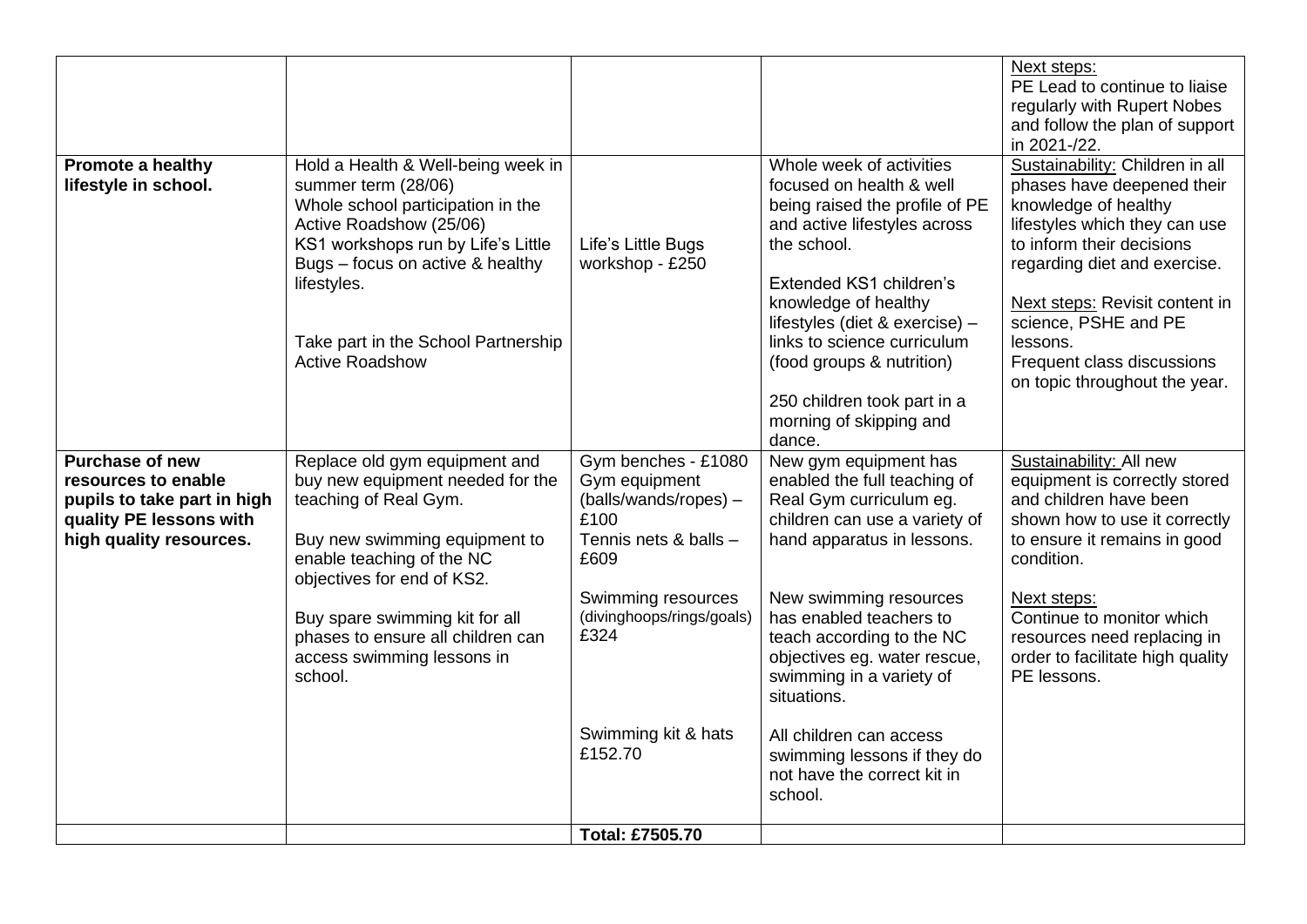| School focus with clarity on<br>Actions to achieve:<br>Funding allocated:<br>Evidence and impact<br>intended impact on pupils:<br>Improve all teachers'<br>Initial group training<br>All staff reported their own<br>Identify staff with little or no training<br>knowledge and<br>in Real $PE$ – arrange for group<br>(JW/ST/HW/BW/MD)<br>knowledge and confidence<br>understanding of PE<br>training & show case lessons with<br>had grown hugely following<br>£695<br>through the Real PE<br>Rupert Nobes (Real PE).<br>training & showcase lessons.<br>scheme of work.<br>Staff meeting (06/05) - Real PE<br>Supply cover for staff<br>All staff teaching Real Gym<br>alongside Real PE lessons.<br>refresher & introduction to<br>to attend training<br>£410.30<br>All phases now following a<br>assessment. |                                                                                                                                                                                                                                                                                                                                                                                                                                                                                                                                                                                                        |
|-------------------------------------------------------------------------------------------------------------------------------------------------------------------------------------------------------------------------------------------------------------------------------------------------------------------------------------------------------------------------------------------------------------------------------------------------------------------------------------------------------------------------------------------------------------------------------------------------------------------------------------------------------------------------------------------------------------------------------------------------------------------------------------------------------------------|--------------------------------------------------------------------------------------------------------------------------------------------------------------------------------------------------------------------------------------------------------------------------------------------------------------------------------------------------------------------------------------------------------------------------------------------------------------------------------------------------------------------------------------------------------------------------------------------------------|
|                                                                                                                                                                                                                                                                                                                                                                                                                                                                                                                                                                                                                                                                                                                                                                                                                   | 10%                                                                                                                                                                                                                                                                                                                                                                                                                                                                                                                                                                                                    |
|                                                                                                                                                                                                                                                                                                                                                                                                                                                                                                                                                                                                                                                                                                                                                                                                                   | Sustainability and suggested<br>next steps:                                                                                                                                                                                                                                                                                                                                                                                                                                                                                                                                                            |
| Training of JH (EYFS) in Real<br>'Cog based' PE<br>Foundations.<br><b>Real Foundations</b><br>training (JH)<br>£195                                                                                                                                                                                                                                                                                                                                                                                                                                                                                                                                                                                                                                                                                               | Sustainability: Increased<br>skills, knowledge and<br>confidence of staff to deliver<br>high quality, engaging and<br>meaningful PE for children.<br>PE curriculum is driven by<br>the Real PE 'Cogs' which<br>means our curriculum<br>focuses on the whole child<br>and fosters a love of physical<br>activity.<br>Next steps:<br>Ensure new staff for the<br>academic year have training.<br>Continue to provide<br>opportunities for staff CPD<br>where appropriate during the<br>next academic year.<br>Focus now on embedding<br>assessment using the Create<br>Development assessment<br>wheels. |
| To update online Real PE<br>£1485<br>Enables quick and easy<br>Purchase 3 year license for<br>platform for teachers<br>Jasmine (2020-23)<br>access for all staff to the Real<br>PE curriculum.<br>All staff now have their own<br>logins and access to their<br>own assessment wheels.<br>Teachers have had the<br>opportunity this term to use<br>the assessment wheel.<br>Total: £2785.30                                                                                                                                                                                                                                                                                                                                                                                                                       | Sustainability: Whole school<br>access to all Real PE and<br>Real Gym lesson resources<br>and online platform for three<br>years.<br>Next steps:<br>Ensure new staff for the<br>academic year have training.                                                                                                                                                                                                                                                                                                                                                                                           |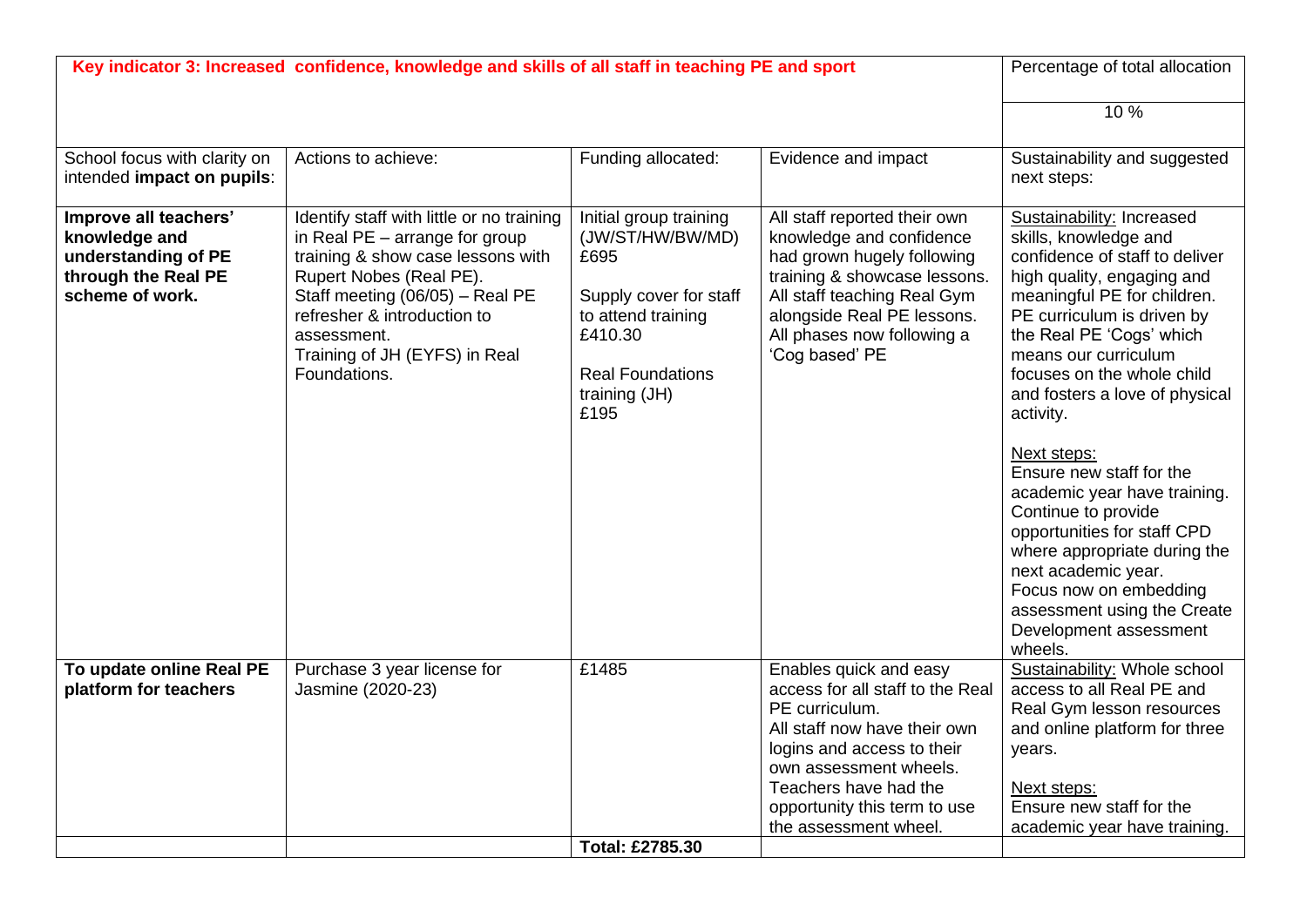| Key indicator 4: Broader experience of a range of sports and activities offered to all pupils |                                                                                                                                                                    |                                                                         | Percentage of total allocation                                                                                              |                                                                                                                                                              |
|-----------------------------------------------------------------------------------------------|--------------------------------------------------------------------------------------------------------------------------------------------------------------------|-------------------------------------------------------------------------|-----------------------------------------------------------------------------------------------------------------------------|--------------------------------------------------------------------------------------------------------------------------------------------------------------|
|                                                                                               |                                                                                                                                                                    |                                                                         |                                                                                                                             | 8%                                                                                                                                                           |
| School focus with clarity on<br>intended impact on pupils:                                    | Actions to achieve:                                                                                                                                                | Funding allocated:                                                      | Evidence and impact                                                                                                         | Sustainability and suggested<br>next steps:                                                                                                                  |
| Focus on PE & well-being<br>for all phases on return to<br>school post-lockdown.              | Timetable of PE provision from<br>MW Football for all phases on<br>Friday afternoons.<br>Focus on new activities (hand ball /<br>dodgeball / small sided football) | MW Football coaching<br>£1540                                           | All phases experienced new<br>sports and had opportunities<br>for class bonding following<br>lock down.                     | Sustainability: Experience of<br>new sports helps to foster a<br>love for physical exercise and<br>cater for more children's<br>interests. Chn involved have |
| Introduce yoga and<br>mindfulness as part of the<br>curriculum post lockdown                  | Purchase a class set of yoga mats.<br>Yoga part of each phases recovery<br>timetable on return to school.<br>Yoga part of Health & Well-being<br>week.             | £129.17                                                                 | All phases have used yoga<br>as part of their recovery<br>curriculum and during Health<br>& well being week this<br>summer. | developed gained the<br>knowledge, skills and<br>enjoyment of a new sport.<br>Next steps: Continue to use                                                    |
| Introduce new sports to<br>the curriculum.                                                    | Purchase a class set of<br>dodgeballs.<br>PE Ambassadors & House<br>Captains to be trained to deliver a<br>dodgeball tournament to their year<br>group.            | £72                                                                     | PE Ambassadors and House<br>Captains have led their<br>classes in dodgeball<br>tournaments in the summer<br>term.           | student voice to introduce<br>new activities and sports<br>which will encourage a love<br>of physical exercise.                                              |
|                                                                                               | Purchase of cricket sets for KS2.<br>Specialist cricket coaching & after<br>school club for Years 5/6.                                                             | £199                                                                    | High quality cricket coaching<br>for Y5/6 children.<br>Free after school cricket club<br>for the summer term for Y5/6.      |                                                                                                                                                              |
|                                                                                               | School hockey club run by Jenny<br>Martin (Years 5/6)<br>Club only ran for 3 weeks due to<br>lock down.                                                            | SSP used to subsidise<br>club to make it<br>affordable for all.<br>£200 | Specialist coaching from<br>qualified coaches.<br>Introduction to hockey for the<br>first time.                             |                                                                                                                                                              |
|                                                                                               |                                                                                                                                                                    | <b>Total: £2140.17</b>                                                  |                                                                                                                             |                                                                                                                                                              |
|                                                                                               | Key indicator 5: Increased participation in competitive sport                                                                                                      |                                                                         |                                                                                                                             | Percentage of total allocation                                                                                                                               |
|                                                                                               |                                                                                                                                                                    |                                                                         |                                                                                                                             | 15 %                                                                                                                                                         |
| School focus with clarity on<br>intended impact on pupils:                                    | Actions to achieve:                                                                                                                                                | Funding allocated:                                                      | Evidence and impact                                                                                                         | Sustainability and suggested<br>next steps:                                                                                                                  |